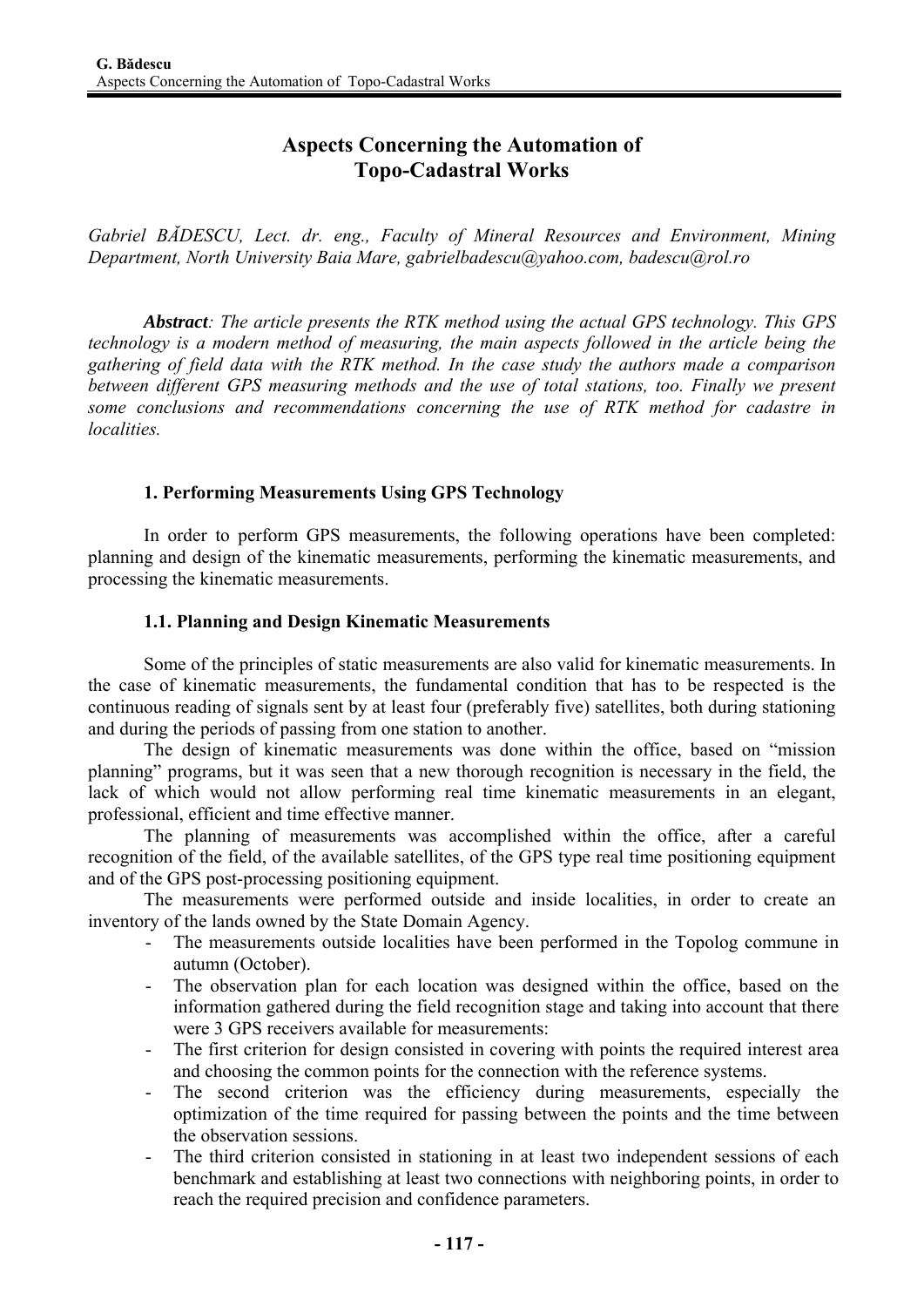The observation plan was drafted on the computer, using the MULTI SITE MISSION PLANNING software from Ashtech. We have created a project named "X.PRJ" which included all the points selected for GPS observations.

The observation program was based on:

- The approximate geographic coordinates and altitudes of the points, obtained from the 1:25 000 map sheets (or previously known);
- The recognition sheets drafted during the operation of field recognition for the points that offered an open window for the entire horizon, above the 15° elevation.
- The planning was done for this case for three receivers, such that the following conditions were fulfilled:
- At least four-five satellites being read simultaneously by the three receivers;
- The PDOP value should be under 5, as a measure of expected precision, imposed by the geometry of the satellite constellation;
- Minimal observation time between 20 seconds and 1 minute.

#### **1.2. Performing Kinematic Measurements**

We have determined the coordinates of the detail cadastral points in Topolog commune from Tulcea County using the kinematic measuring method, in real time, by means of three SERCEL types GPS receivers. These receivers have been used for real time measurement, determining beforehand the trans-computational coefficients between WGS-84 and Stereo 70 systems for that area. Using the Mobil.exe software that runs with the SERCEL software, the transcomputational coefficients of the WGS-84 system have been integrated in the Stereo 70 system, and therefore, the coordinates have been determined directly in the field in the Stereo 70 national projection.

This was possible because we used a HUSKY types controller, which is very easy to use. SERCEL receivers are equipped with 12-16 real time data transmission channels, in fact, for transmitting differential corrections.

During measurements, the purpose was to read at least five satellites, because in case the signal from one satellite is interrupted, we ensured receiving data from at least four satellites, which is enough for determining the coordinates. Even if during a measurement session the constellation changes, the measurements will not be compromised. It is not necessary to read the signals from the same satellites from the beginning until the end of the measurements.

In the case of kinematic measurements, it is important to correctly choose the route, in order to ensure continuous signal receiving. At least four satellites have to be visible at any time and from any point of the route. This requires parsing the selected route, before the beginning of measurements, in order to identify the obstacles that might impede properly receiving the signals from the satellites.

During field works, we faced various situations, which required different solutions, namely:

- For the points situated on the borders of sections or property bodies (in the coverage areas), (eccentric) "auxiliary points" have been surveyed on the alignment, from which we measured the distance to the point that had to be surveyed.
- For permanent buildings, the antenna was placed in (eccentric) "auxiliary points", too, on the line of the front walls (on the extension), measuring each time the distances to the points of the building, using the measuring reel.
- In the case of buildings with stairs, their corners were used, together with a corner of the building (directly or as auxiliary point).
- In order to survey cadastral details within the property, we have surveyed points from some permanent elements, which were accessible, such as inspection chambers,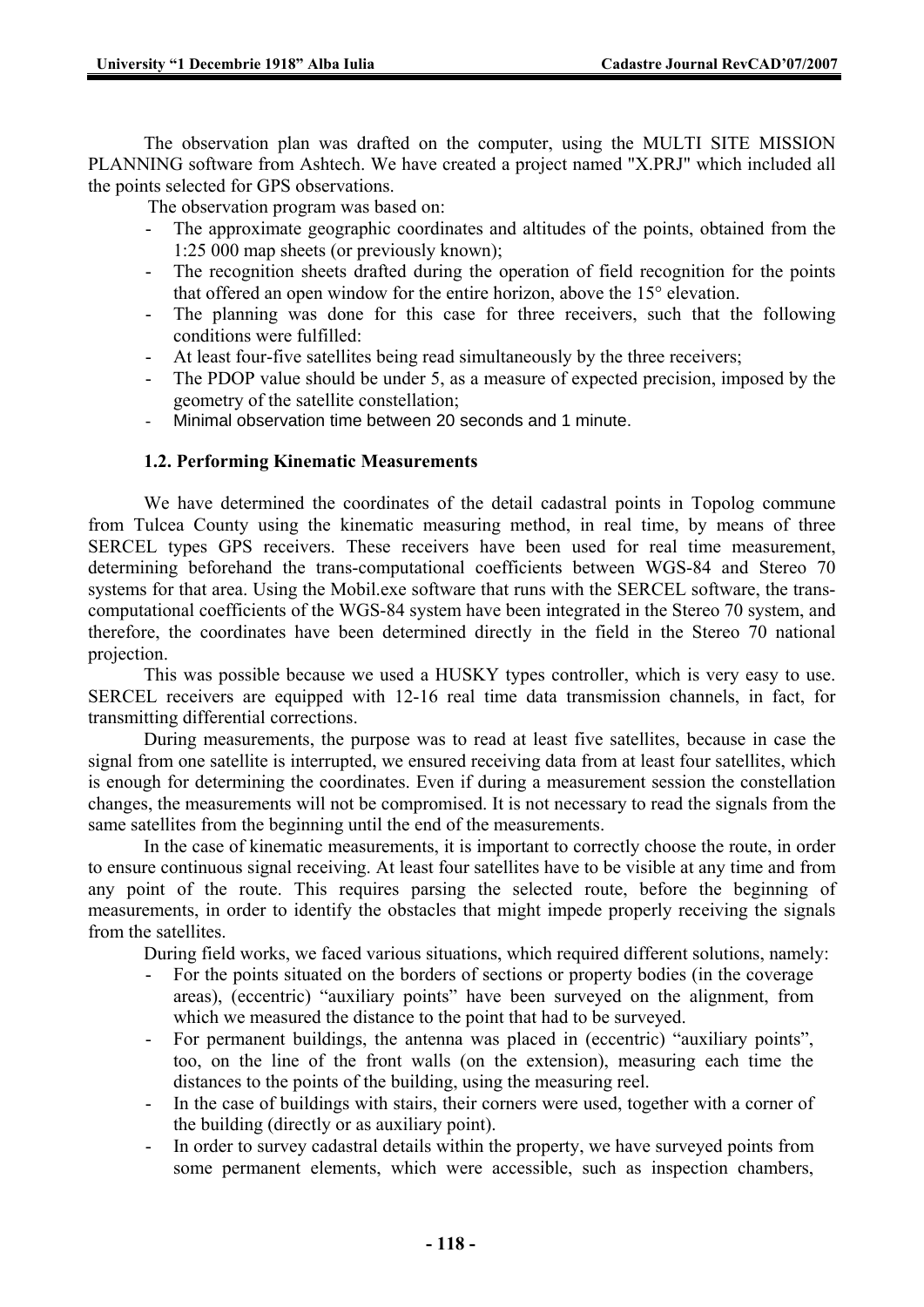drinking fountains, corners of concrete fences, etc, which could be later used for surveying other details by means of intersections of distances.

In order to be able to perform comparisons, the chosen areas have been surveyed using total stations, by means of the known classical methods.

During the measurements, the following aspects required special attention:

- Pressing the button ROVE before moving the antenna into another point;
- Handling the antenna avoiding loosing the signals of the satellites in any moment;
- Placing the hands under the plane surface of the antennas during handling.

## **The RTK Method.**

The method of real time kinematic measurements (RTK) has been used for detail cadastral surveys outside and inside Topolog commune from Tulcea County.

In these cases, too, the observation plan was designed within the office, using the same elements and respecting the same known criteria and conditions.

The following operations have been performed for accomplishing the measurements:

## **1. Preparing operations:**

As preparing operations, we have performed the following:

- Synchronizing the clock of the receiver to the UTC time;
- Inserting the approximate coordinates of the station;
- Inserting auxiliary information: GPS day, session number, beginning and ending time, centering type (in our case, forced centering), antenna number, cable length, antenna height, the satellites specified to be monitored etc.

## **2. Preliminary operations:**

As preliminary operations, we have performed the following:

- Horizontal setting and centering of the antenna on the pillar (maybe on trivet) and its bearing on N direction;
- Measuring the height of the antenna (in our case: direct vertical measuring, because of the forced centering);
- Connecting the antenna to the receiver, and the receiver to a power supply;
- Starting measurements by means of a switch and automatic recording;

## **3. Operations performed during recording:**

During recording in a station, we have performed the following operations:

- Measuring meteorological data that presents interest;
- Filling in the observation sheet with data concerning the parameter of the given station;
- Changing batteries (the receiver chooses automatically the best power source).

## **4. Operations performed after recording:**

- Switching off the receiver (stopping measurements);
- Measuring again the height of the antenna;
- Disassembling cables.

## **5. Downloading the data:**

At the end of the daily observation session, the recorded data is downloaded from the internal memory of the GPS receiver into a computer and on disks. Data download is performed using a program included in the GPS software.

We have used 1:25000 scale maps for field recognition, in order to identify the triangulation points from the given area. In the close vicinity of the area of interest, we have identified several geodesic points.

The reference station from Topolog commune in Tulcea County was placed in an order II triangulation point, which was closest to the area where the cadastral measurements were going to be performed.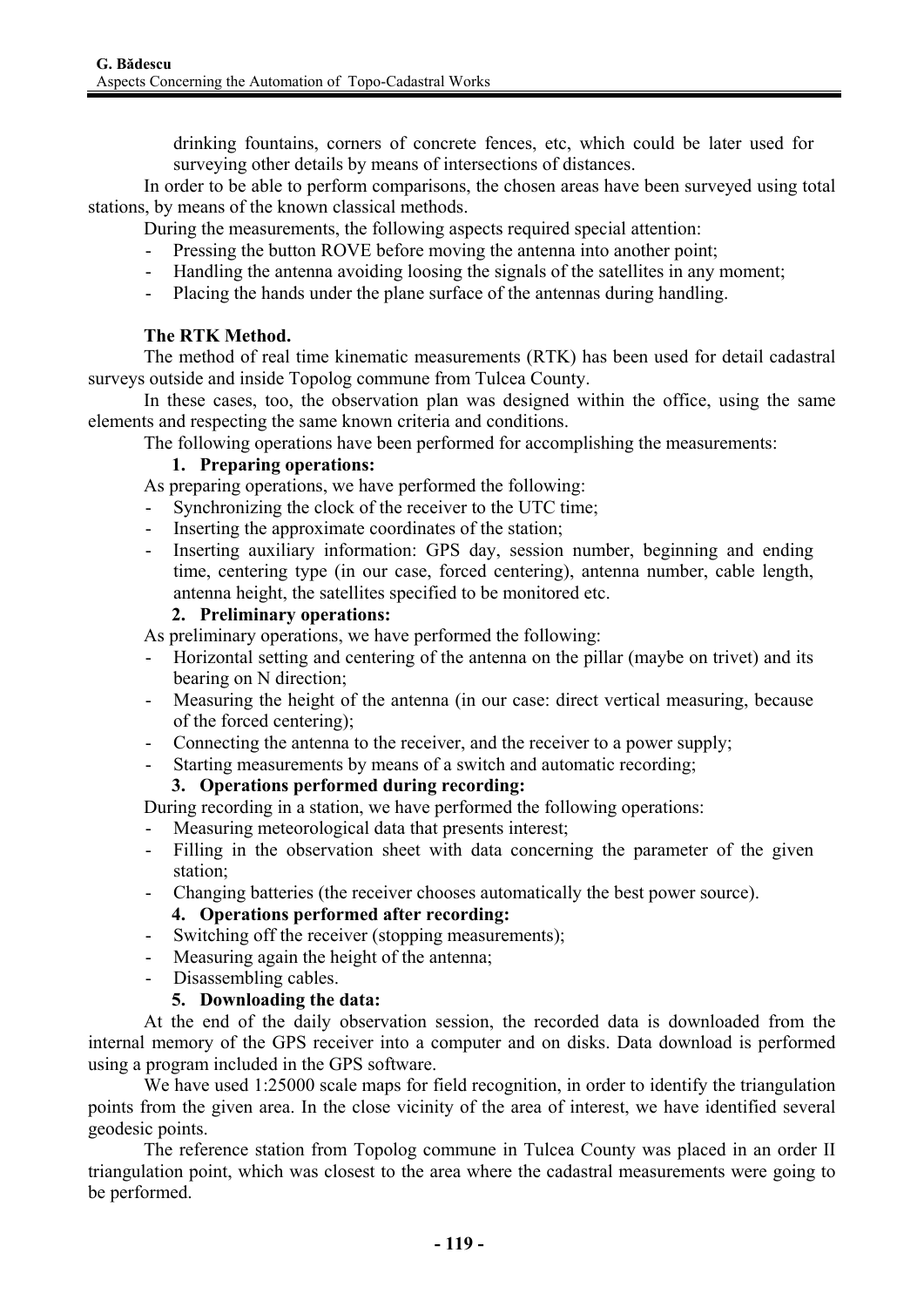After performing initialization measurements, as described in section before, the coordinates of those points where inserted, using the micro-controller, beforehand inserting the parameters needed for trans-computing the coordinates from the WGS 84 system directly into the Stereo 70 system.

The SERCEL receivers that have been used are two frequency L1, L2, geodesic receivers, equipped with real time transmitting devices that use UHF waves, needed for the real time transmission of the differential corrections from the base station to the mobile receivers that are stationing in the detail points. We were stationing in each detail point, until the differential corrections transmitted by means of UHF waves have been stabilized, and therefore, the stationing time was of 30 seconds to 1 minute. The SERCEL receivers are equipped with software for recording X, Y coordinates in a file named RES, from where these coordinates can be accessed and processed.

#### **1.3. Processing Kinematic Measurements**

We have processed the GPS measurements taking into account the known formulas. At the end of the daily observation session, the recorded data was downloaded from the internal memory of the GPS receiver into a computer and on disks. Data download is accomplished using a program included in the GPS software.

Processing measurements was accomplished using different processing and adjustment software, such as: 3SPACK – for the data from the SERCEL receivers from Topolog, Tulcea County.

The 3Spack software (Satellite Survey Software Package) is a program that runs under Windows platforms, using windows and icons, processing only the observations from the Sercel receivers, and it can export data in RINEX format, too.

The data from inside and outside Topolog, Tulcea County, was processed using 3Spack software (Satellite Survey Software Package). In this case, the coordinates were determined directly in the Stereo 70 system, because the trans-computational parameters were inserted in advance, in order to transform directly the WGS 84 coordinates into stereo projection. The coordinates have been determined directly in the field, in real time.

The data in presented in tables, and at a close look, we can see that the precision of measurements using GPS technology is superior to that obtained using total stations, and that the precision is uniform in the case of GPS technology.

The tables present the coordinates in the Stereo 70 projection system, being determined using the classical method with the total station and using real time GPS technology (RTK ), and the corresponding precisions, but the tables also present comparative data for the measurements performed outside Topolog, Tulcea County.

#### **2. Comparative analysis between measuring methods using GPS technology and total stations technology**

In order to carry on a comparative analysis, the areas mentioned above have been surveyed using total stations, too.

Outside Topolog commune from Tulcea County, the operations were performed as follows:

We have identified and surveyed the points from the characteristic details, first we have identified the fields marked by characteristic elements, such as: exploitation roads, irrigation channels, fences, etc, then we have identified and also measured the parcels included in the fields, according to the parcel plan.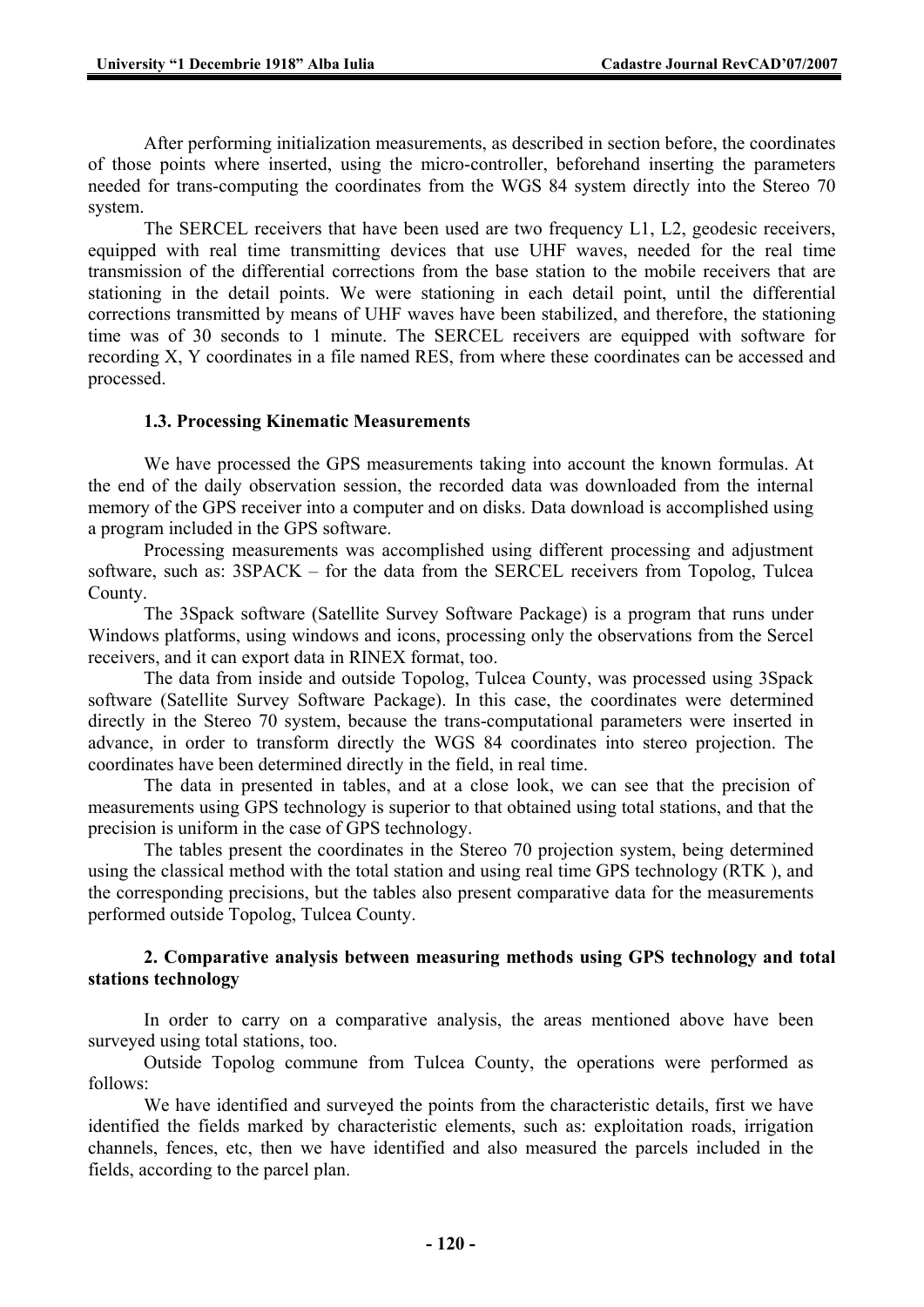Outside a locality, the fields are identified and measured first, and then the parcels that constitute the field. The area of the field should be equal to the sum of the areas of the parcels that constitute that field.

We have determined traverse points and from them, we have radiated the cadastral survey points. The number of traverse stations was 16, which was influenced by the actual conditions in the field, the lack of visibility between the stations and between the stations and the cadastral survey points.

The measured area was of approximately 900 ha and consisted of 10 fields, growing sunflower, corn, soy-bean, and so on.

The time needed for the cadastral surveys using the total station was of 4 days, working with a team of three people.

In Topolog commune, Tulcea County, the measurements were performed by a team of three people, using a Rec Elta 15 total station, two sticks with 2 Zeiss reflectors, and a Dacia 1310 car.

It should be mentioned here that the method for collecting the details for drafting the cadastral plan requires building a schema and assigning codes characteristic to the types of details.

In order to compare the time needed for survey, for each method, we have used the following relation:

 $T=T1+T2+T3$ , where

T1 – is the cumulated office time needed for drafting the survey project, approximated to  $\approx 60$  minutes for each method;

T3 – is the time needed in the office for processing the measured data and it is estimated at 30 minutes for GPS surveys and one day for total stations.

T2 – is the time needed for surveying the detail points, and it is approximated using the following relations:

For the GPS kinematic method:

$$
T_2 = \frac{2(t_1+t_2+t_5)}{n} + \frac{t_{3(i)}}{m} + t_{4(i)}
$$

 $t_1 = 5 - 10$  minutes – choosing the point for placing the reference station;

 $t_2$ <sup>=</sup> 10 – 15 minutes – initializing the reference station and the communication system;

 $t_3$ <sup>=</sup> 5 seconds – 1 minute – measuring the detail point;

 $t_4$ <sup>=</sup> 1 minute – processing the observations for the detail point;

 $t_5$  = 10 minutes – packing the reference station;

 $n =$  the total number of detail points:

 $m =$  the number of mobile receivers;

Thus, for the GPS method, the time is of  $1.6 - 2$  minutes for one detail point, and for the entire area we have: 2 minutes x number of points.

In the case of cadastral measurements outside Topolog, Tulcea County, we have: 1.6 minutes x 341 points = 545minutes /  $60 \approx 9$  hours  $\approx$  one day.

For surveys using the total station:

$$
T_2 = \frac{2(t_1+t_2+t_5)}{n} + \frac{t_{3(i)}}{m} + t_{4(i)}
$$

- performing the observations for one detail point, in which:

 $t_1 = 10 - 30$  minutes – field and point recognition;

 $t_2 = 10 - 20$  minutes – stationing in the station point, including installing the instrument;

 $t_3 = 1$  minute – aiming and measuring towards the detail point;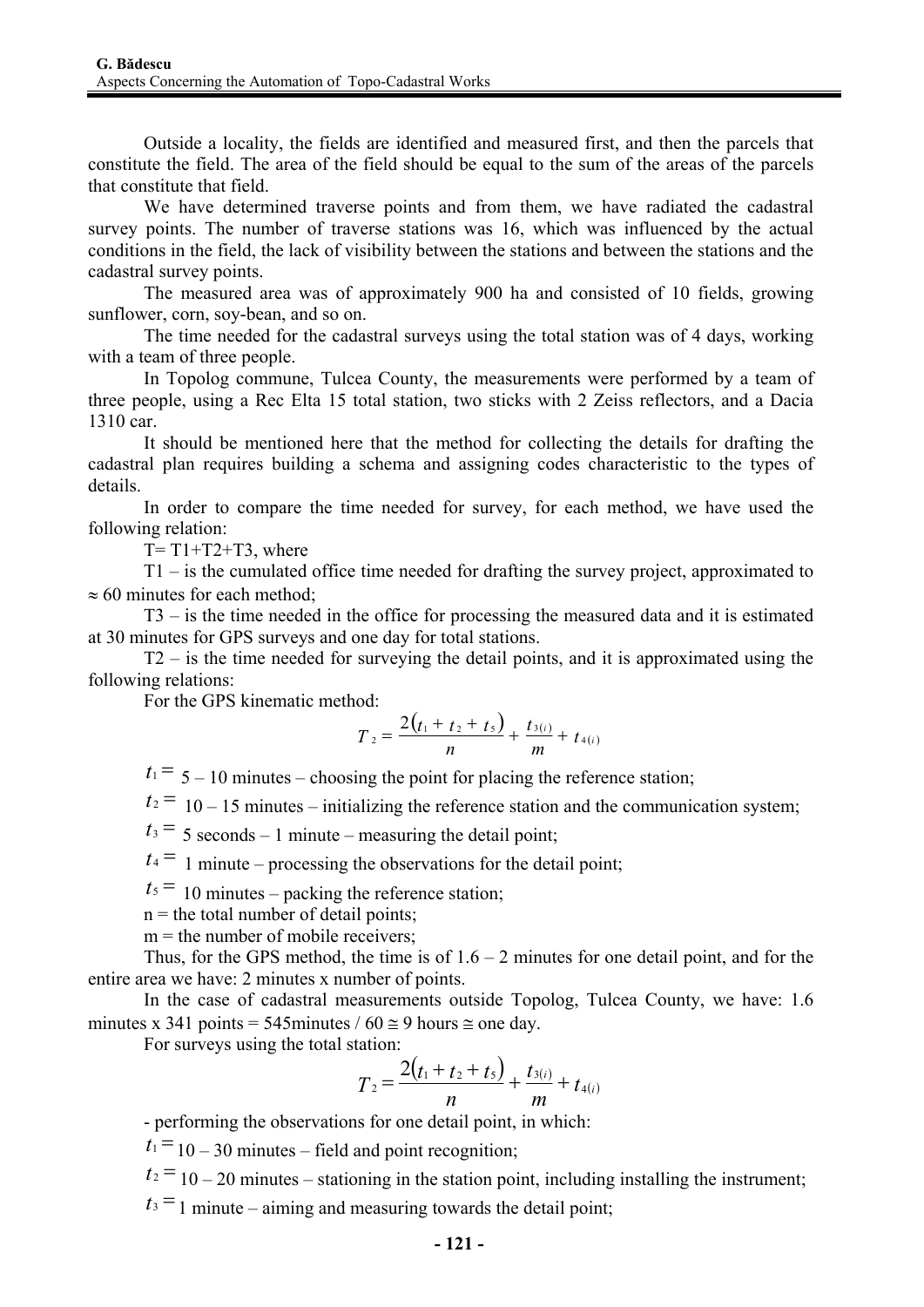$t_4$ <sup>=</sup> 1 minute – processing the observations for the detail point;

 $t_5$ <sup>=</sup>10 minutes – packing the instrument and passing to another station;

 $n =$  the total number of detail points;

 $m =$  the number of reflectors;

For the case of cadastral measurements outside Topolog, Tulcea County, we have: 2 minutes x 341 points +  $[(t1 + t2) + 15] = 1432$  minutes / 60  $\approx$  24 hours  $\approx$  3 days.

From the aspects shown above, we can draw the following conclusions:

The value  $T_2$  is smaller in the case of measurements using the GPS kinematic method, but this value is computed in the case of measuring the points from one station. This was done using the GPS technology, by means of the real time kinematic method (RTK), and the time needed to determine the 341 points from outside Topolog, Tulcea County, was 1 day, for a team of three people. This was possible because we have used a reference station in an order II geodesic point near Topolog, Tulcea County, from which we have performed the measurements towards the other cadastral survey points.

In the case of the measurements from Topolog commune, Tulcea County, we have measured over 900 ha from the total of near 15000 hectares that represent the area of the commune. The percentages representing the area are presented in the appendices.

The measurements performed inside the locality using GPS technology were successful, the detailed being surveyed in 65-80% of the cases, depending on the actual field conditions.

The measurements performed outside the locality in Topolog commune, Tulcea County, using GPS technology were 100% successful in what concerns the cadastral details surveyed in the actual field conditions. The cadastral details from outside the locality have been surveyed completely, because the field conditions were better than within the locality, and there were no obstacles in the way of the satellite signals.

In all three cases, the receivers used were geodesic class receivers on two wavelengths, which gives a better efficiency for cadastral surveys. Simple frequency receivers can also be used, but these have more strict limitations than those on L1, L2.

#### **3. Conclusions**

Based on the results obtained within this case study, we can establish the following conclusions and recommendations:

- The most recommended GPS methods, in what concerns precision and speed, for surveying cadastral details, are the post-processing "stop and go" kinematic method and the real time kinematic method (RTK).
- Using the network of permanent stations (which play the role of fix stations), brings great advantages, which materialize in increased surveying precision, reduced costs for labor and reduced working time in the field.
- We recommend using at least two mobile receivers in order to increase the efficiency of field works.
- In order to increase the precision of determining the surveyed point, we recommend determining two vectors from each detail point, preferably by parsing the points, with one mobile receiver, from one end of the area, and with the second mobile receiver, from the other end of the area, such that each point would be stationed twice, obtaining independent vectors and thus removing the errors that might be associated to the mobile receiver.
- We also recommend reinitializing the mobile receivers at the end of the kinematic measurements, as a precaution, for the case when the first initialization is not correct.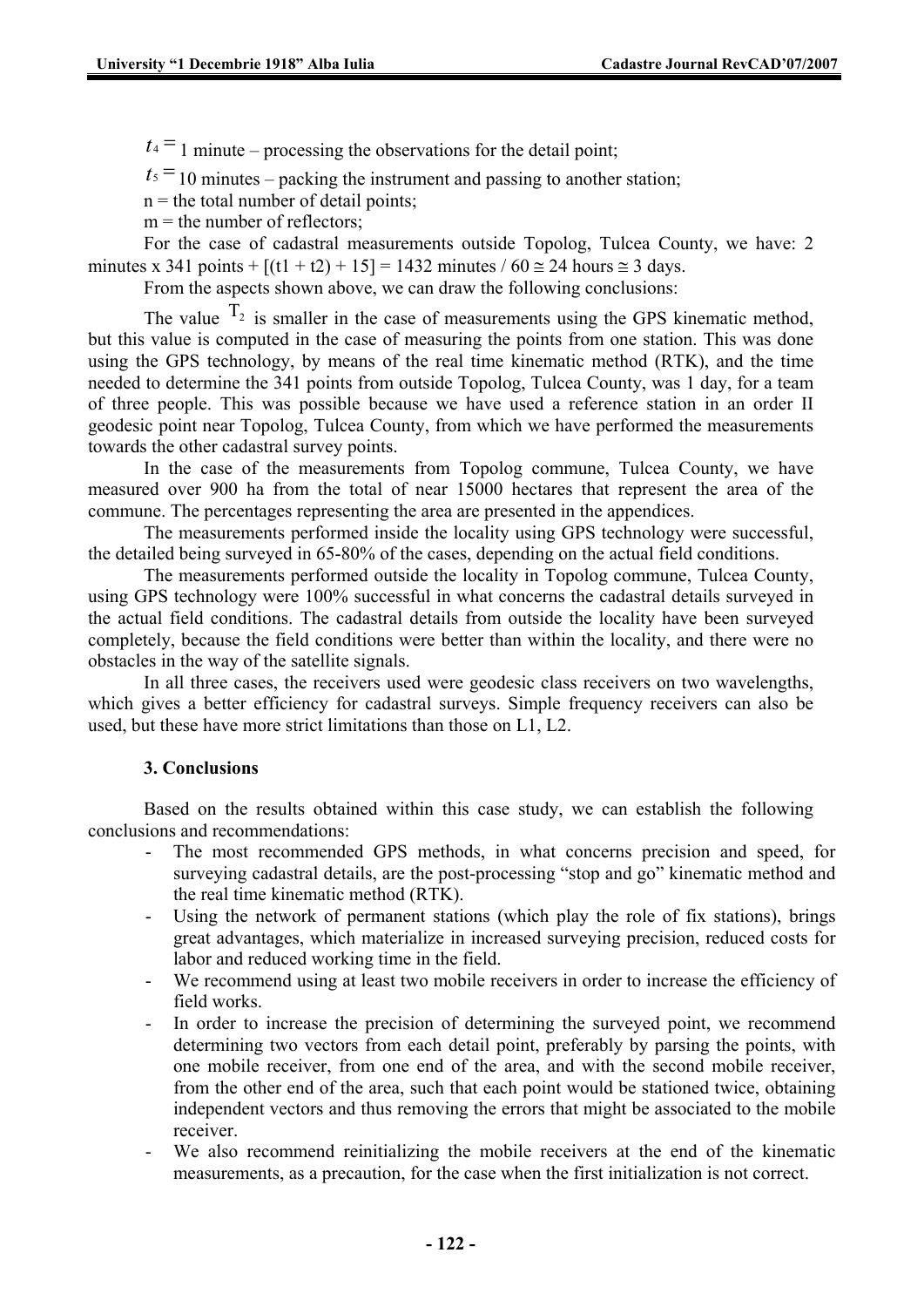- Using GPS with total stations knows no restrictions, regardless of the type of the area, and the efficiency is increased both concerning precision and cost.
- The comparative analysis of using GPS and total stations in cadastral surveys recommends GPS methods, both because of precision and efficiency, with a ratio of approximately 3/1 on their part.
- Using GPS technology in cadastral surveys, with satellites from the NAVSTAR GPS system would be greatly enhanced if we would also use the satellites of the GLONASS system or of the European GALILEO system, because the number of satellites that are visible from one station would be increased to 6-12, increasing certainty, precision and efficiency of surveys.

|                | Determined with total stations PRECISIONS |            |       | Determined with GPS |            | <b>PRECISIONS</b> |
|----------------|-------------------------------------------|------------|-------|---------------------|------------|-------------------|
| <b>POINT</b>   | X(m)                                      | Y(m)       | st(m) | X(m)                | Y(m)       | st(m)             |
| 1              | 305877.769                                | 781512.878 | 0.027 | 305877.777          | 781512.889 | 0.023             |
| $\overline{2}$ | 305872.005                                | 781516.435 | 0.027 | 305872.025          | 781516.427 | 0.022             |
| 3              | 305868.086                                | 781514.944 | 0.027 | 305868.095          | 781514.953 | 0.021             |
| $\overline{4}$ | 305877.769                                | 781508.878 | 0.027 | 305877.755          | 781508.867 | 0.02              |
| 5              | 305882.398                                | 781520.276 | 0.027 | 305882.387          | 781520.285 | 0.022             |
| 6              | 305886.398                                | 781520.276 | 0.027 | 305886.372          | 781520.297 | 0.021             |
| $\tau$         | 305876.634                                | 781523.833 | 0.027 | 305876.621          | 781523.845 | 0.022             |
| 8              | 305876.634                                | 781528.833 | 0.027 | 305876.641          | 781528.818 | 0.021             |
| 9              | 305841.266                                | 781493.113 | 0.027 | 305841.278          | 781493.125 | 0.023             |
| 10             | 305842.817                                | 781502.124 | 0.027 | 305842.802          | 781502.143 | 0.024             |

Table 1. Comparative analysis of precisions – Topolog commune, Tulcea County

Table 2. Comparative analysis of coordinates – Topolog commune, Tulcea County

|                | Determined with total stations |            | Determined with GPS |            | Coordinate differences |               |
|----------------|--------------------------------|------------|---------------------|------------|------------------------|---------------|
| <b>POINT</b>   | X(m)                           | Y(m)       | X(m)                | Y(m)       | $\Delta x$ (m)         | $\Delta y$ m) |
|                | 305877.769                     | 781512.878 | 305877.777          | 781512.889 | $-0.008$               | $-0.011$      |
| 2              | 305872.005                     | 781516.435 | 305872.025          | 781516.427 | $-0.020$               | 0.008         |
| 3              | 305868.086                     | 781514.944 | 305868.095          | 781514.953 | $-0.009$               | $-0.009$      |
| $\overline{4}$ | 305877.769                     | 781508.878 | 305877.755          | 781508.867 | 0.014                  | 0.011         |
| 5              | 305882.398                     | 781520.276 | 305882.387          | 781520.285 | 0.011                  | $-0.009$      |
| 6              | 305886.398                     | 781520.276 | 305886.372          | 781520.297 | 0.026                  | $-0.021$      |
| 7              | 305876.634                     | 781523.833 | 305876.621          | 781523.845 | 0.013                  | $-0.012$      |